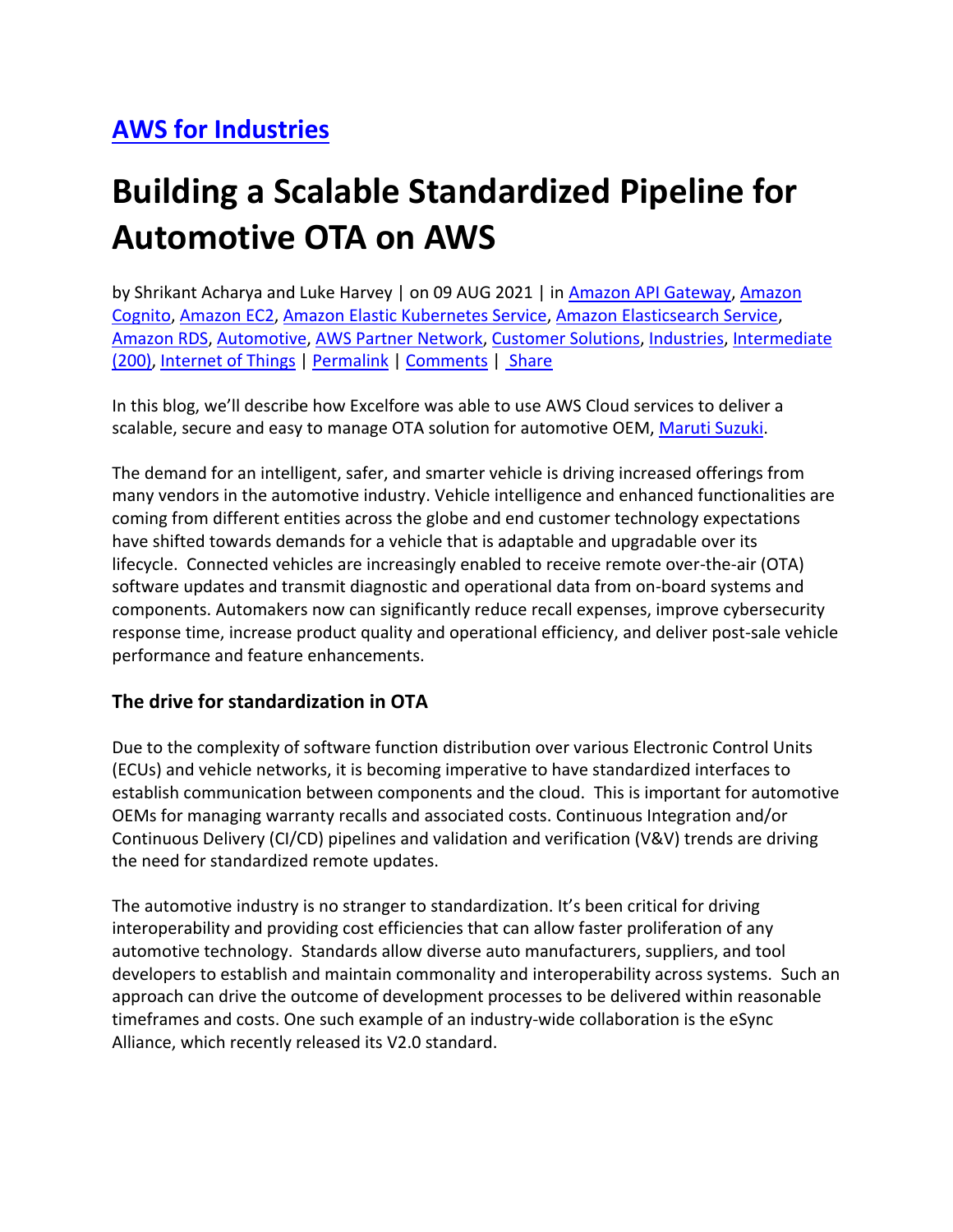#### **eSync Alliance**

The **eSync Alliance** is a multi-company initiative established to standardize OTA updates and data collection for connected cars through a global network of cooperating companies including major automotive suppliers such as [Aptiv,](https://www.aptiv.com/) [Alps Alpine,](https://www.alpsalpine.com/) [Faurecia,](https://www.faurecia.com/) [Hella,](https://www.hella.com/hella-com/index.html) [Molex](https://www.molex.com/molex/home) and [ZF.](https://www.zf.com/)

The eSync Alliance was developed to provide standards for [building a software-based data](http://www.esyncalliance.org/downloads)  [pipeline from edge](http://www.esyncalliance.org/downloads) (such as ECUs in the vehicle) to cloud services (such as virtualized servers). As illustrated below, it defines a common approach for linking together the cloud interactions of any number of edge devices through the distribution of eSync Agents throughout the invehicle network. Through this approach, while the cloud may see the car as one entity, it can track and interact, in a secure and consistent method, with dozens of ECUs and smart sensors in the car

The following diagram illustrates the eSync architecture at a high level, showing the various edge and cloud components in the system.

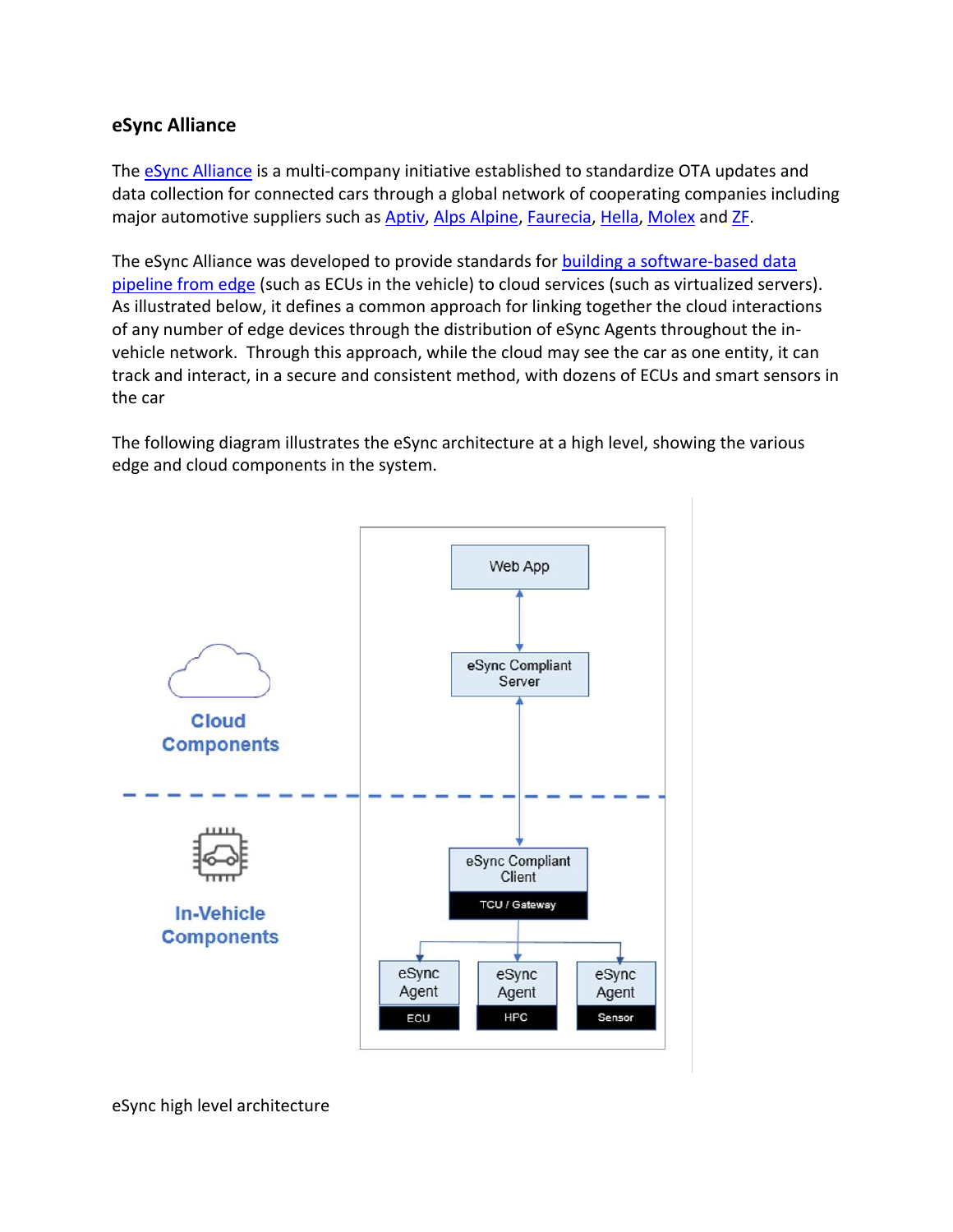As the automotive ecosystem has a complex supply chain, the following illustration represents how the eSync Alliance has laid out the standard framework for its members to collaborate on the standards while allowing them to compete on implementation.



Figure 2: eSync platform

The eSync standard has proven itself scalable for automotive OTA, having deployed with 9 OEMs and 14 car models worldwide with contracts covering 20 million production vehicles and fills the gap for an open standardized approach.

The [eSync Alliance v2.0 specifications](http://www.esyncalliance.org/downloads) defines the architecture, behavioral characteristics, and interfaces between each component of the eSync platform. A synopsis of the specifications can be downloaded from the **eSync Alliance website**.

#### **Excelfore**

[Excelfore,](https://excelfore.com/) an AWS APN partner, is focused on unlocking automotive data through innovative platforms for connected cars, electric vehicles, and autonomous vehicles. Excelfore products include protocol stacks for in-vehicle networking, in addition to a full implementation of the eSync™ Alliance standard bidirectional pipeline for OTA updates and data gathering for the automotive industry.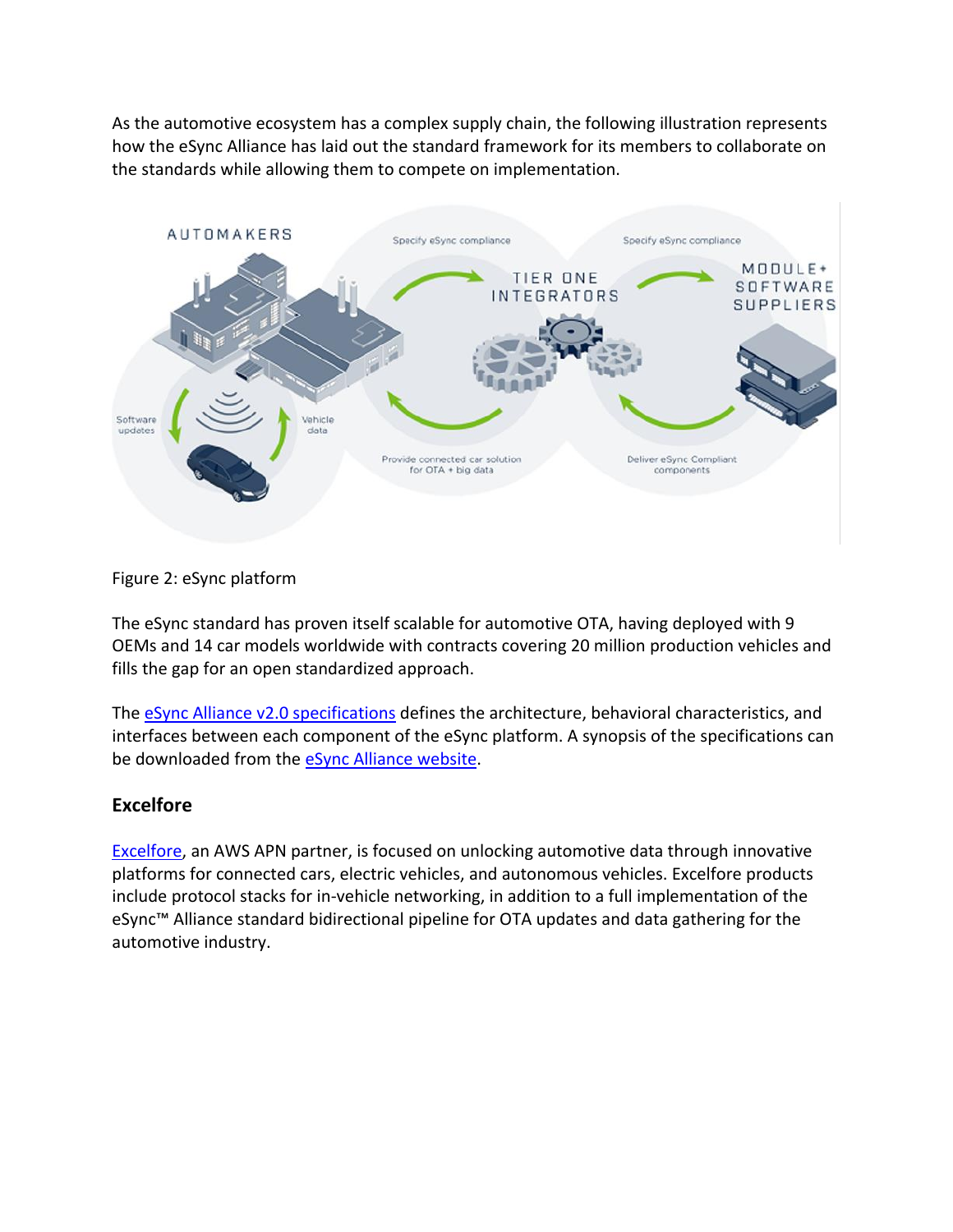## **Use-Case: Maruti Suzuki**

One great example of the value eSync brings is how innovative automotive manufacturer Maruti Suzuki leverages eSync OTA for [updating Suzuki vehicles on AWS platform in India.](https://auto.hindustantimes.com/auto/cars/maruti-suzuki-to-focus-on-quality-and-electrification-to-defend-50-market-share-41614258379386.html) Suzuki is a leading automotive brand in India with more than 50% share of the market in 2020. The cars are built in India by Suzuki Subsidiary Maruti Suzuki India Ltd.

Their deployment is a fully hosted cloud server solution on AWS managed by Excelfore. Excelfore uses the AWS Cloud to serve content, deploy updates, and keep the telematics software in multiple lines of vehicles up to date.

The [Ficosa](https://www.ficosa.com/) Telematics Unit inside the vehicle serves as the OTA gateway for the system, which can then manage software deployment to all its connected components in the vehicle. eSync OTA addresses [software recalls and security fixes](https://excelfore.com/blog/ficosa-chooses-esync-for-automotive-over-the-air-ota-updates-in-maruti-suzuki-cars/) using the software and firmware over-the-air (OTA) update solution. The flexibility of the implementation is what led Maruti Suzuki to choose the eSync based solution.

*"We chose the eSync OTA platform because it provides a robust, secure vehicle-to-cloud data pipeline that is compatible with multiple operating systems and in-vehicle networks. This gives us the flexibility and scalability to adapt and grow the solution over future years, and to add OTA updating for more components."*

*–* **Joan Palacin**, Advanced Communications Business Unit Director at Ficosa

#### **How AWS helped Excelfore to achieve scalability, agility, and efficiency**

The eSync compliant server was developed at the Excelfore offices in California and Germany, demonstrated on a Ficosa TCU (Telecommunications Unit) in Barcelona and deployed into Suzuki vehicles in India using the Asia Pacific Region in Mumbai. This global DevOps environment leveraged the global infrastructure of AWS to develop and deploy.

Excelfore was able to create staging servers and production servers in these geographies on AWS platforms. The eSync Server and Application are hosted using AWS managed services. This allows the customer to meet their performance and uptime objectives without the undifferentiated heavy lifting of managing the underlying infrastructure. The following diagram shows the various services being used for the server application.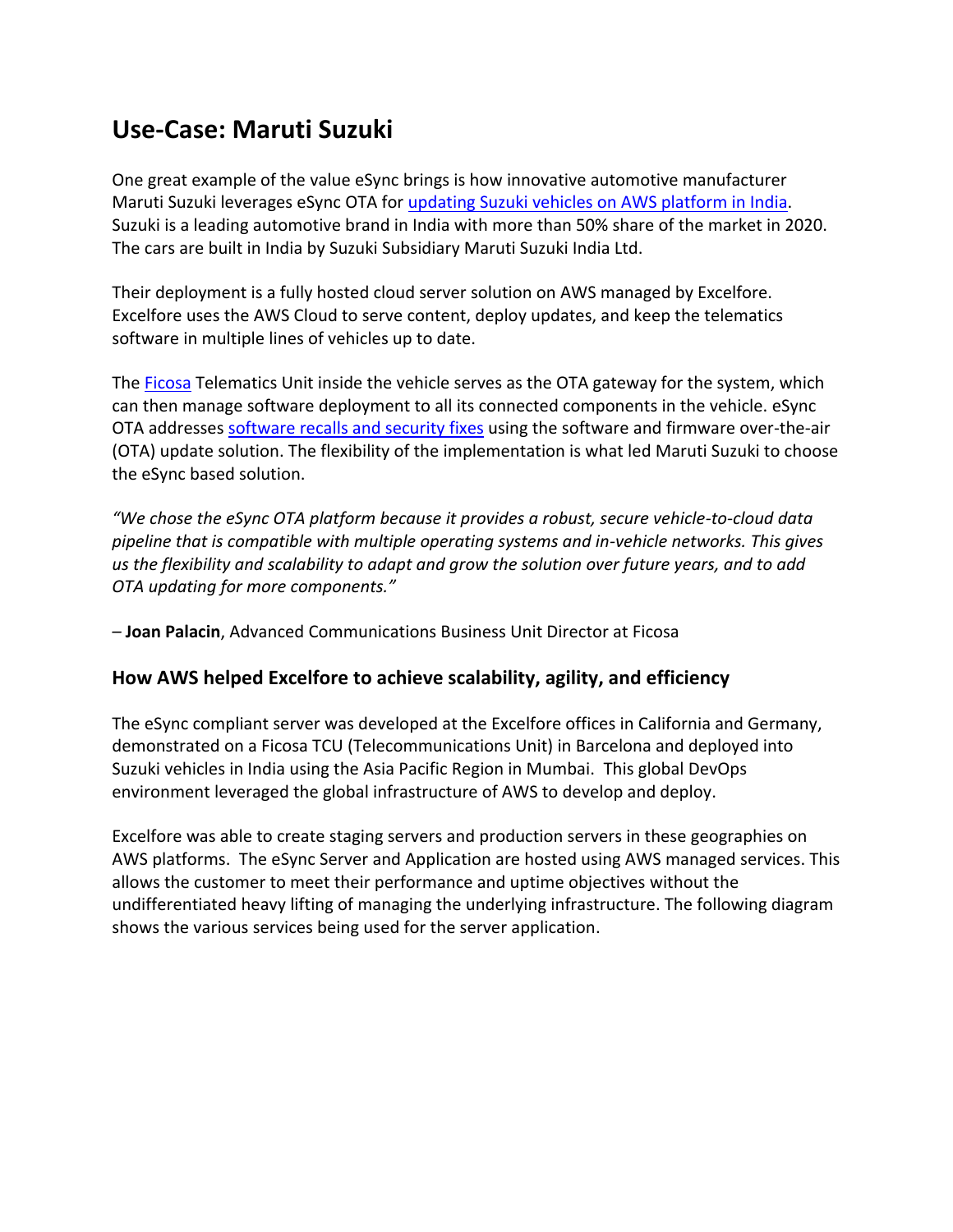#### **Excelfore Automotive OTA Solution on AWS**

How Excelfore built an automotive standards based OTA service in AWS using the eSync standard, EKS, Elasticsearch, and RDS.



Figure 3: Excelfore Automotive OTA Solution on AWS

AWS managed services currently utilized are:

- [Amazon EKS](https://aws.amazon.com/eks/) Fully hosted scalable Kubernetes control plane
- [Amazon RDS](https://aws.amazon.com/rds/postgresql/) Postgres engine for OTA payload and status database
- [Amazon MQ](https://aws.amazon.com/amazon-mq/?amazon-mq.sort-by=item.additionalFields.postDateTime&amazon-mq.sort-order=desc) Messaging broker service
- [Amazon Elasticsearch](https://aws.amazon.com/elasticsearch-service/) Indexing of data for searching and logging with Kibana dashboard
- [Amazon CloudFront](https://aws.amazon.com/cloudfront/) CDN (Content Delivery Network) service for distributing vehicle update packages to the edge

eSync containers run and scale automatically within the EKS cluster and interacts with the AWS services (ActiveMQ, RDS, ELK stack) preceding in a virtual private network. eSync uses the CloudFront CDN to ensure efficient package delivery to vehicles from the CDN edge nodes. Load balancer endpoints are available to the public network for interfacing with vehicles and eSync dashboard users.

By leveraging AWS, Excelfore is able to dynamically scale, test, and efficiently deploy software updates to vehicles around the globe, improving driver experiences and saving OEMs large service costs.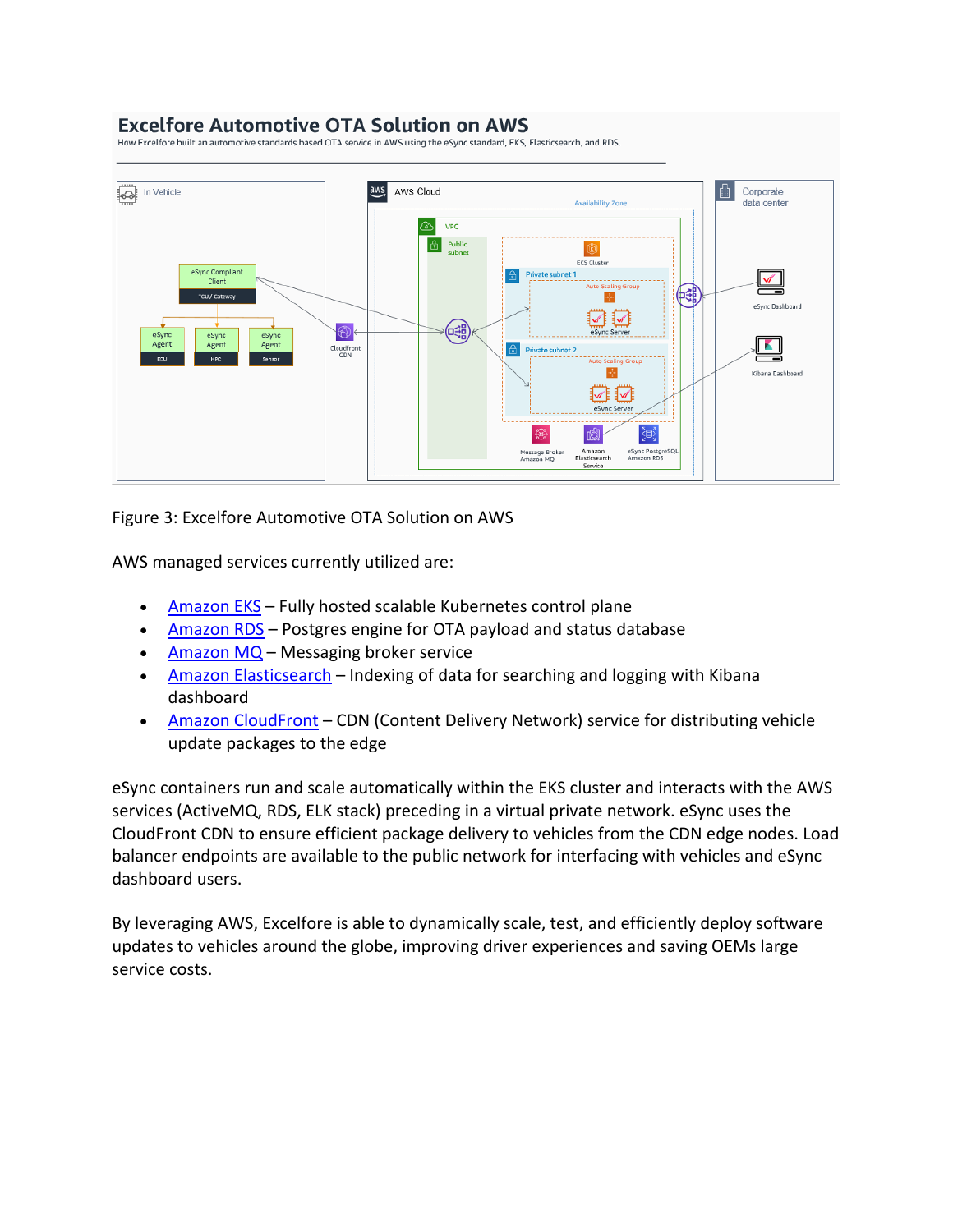## **How to get started**

The [Excelfore eSync Agent SDK](https://excelfore.com/downloads/) facilitates and accelerates the development of customized eSync Agents, to allow edge device integration into the eSync OTA pipeline.

The SDK provides a fully working OTA AWS data pipeline based on the eSync standard. Users provide their own computer (PC or Raspberry Pi) to host the eSync software, and their own edge device (typically an ECU, or an ECU development platform) with an Ethernet or CAN bus interface.



Figure 4: eSync Agent SDK

The eSync Agent SDK includes two software components for installation into a user's system, the eSync Client, which manages interaction with the eSync server as well as orchestrates the update and eSync Agent, which updates end devices. An authorized login to the eSync Server hosted on the Amazon Web Services cloud by Excelfore is also provided. Users will build and install an eSync Client, and use a template format to configure, build and install an eSync Agent for the user's edge device.